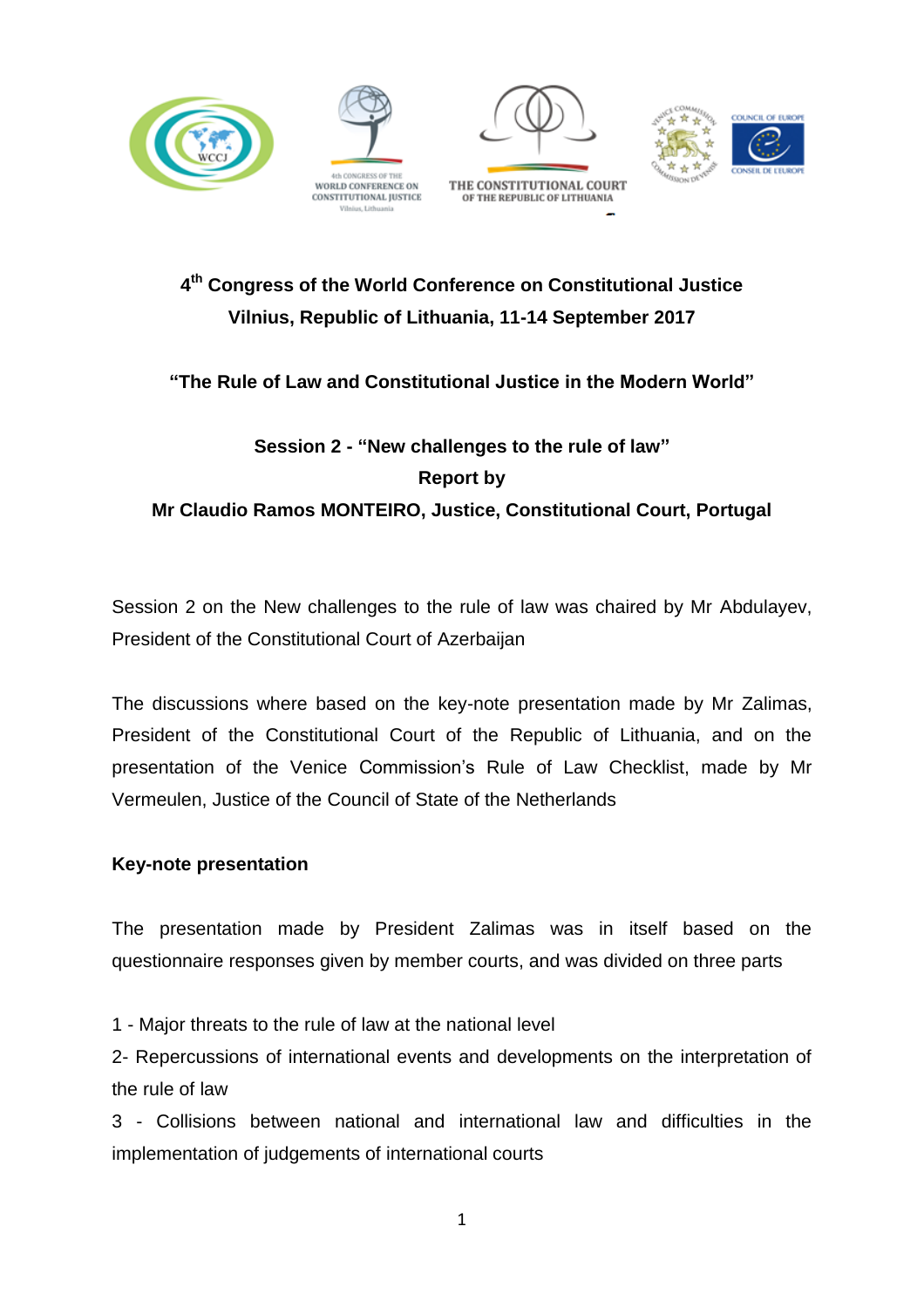#### **1 - Major threats to the rule of law at the national level**

The two major threats identified in questionnaire responses where

- Economic and financial crisis
- Corruption

In recent years, economic and financial crises have had a huge impact on the work of constitutional courts; and constitutional case law was crucial to guarantee, not only individual rights but also social rights

As explained by Mr Zalimas, according to that case law, measures for overcoming an economic (financial) crisis must meet certain criteria that are based on and developed through the general criteria of the limitation of human rights as recognised by international law (establishment by law, the legitimate purpose, the necessity and proportionality of the measure).

Constitutional principles have indeed played a major role on the crisis case law, and will continue to have a relevant role, despite the fact - that was also referred in Mr Zalimas report - that constitutional courts need to be careful when interfering in the political discretion to decide on issues of economic policies.

- Other threats to Rule of Law where mentioned in the questionnaire responses, including political crisis, armed conflicts, international crimes o torture and inhumane behaviour, organized crime and transnational criminality, flows of refugees and persons seeking international protection, a lack of respect for court judges, a lack of respect for minorities, terrorism, an insufficient level of legal culture, unemployment, inflation of legal rules

The representative of Portugal added to this list the risks emerging of the technological progress, namely in the fields of bioethics and new means of communication.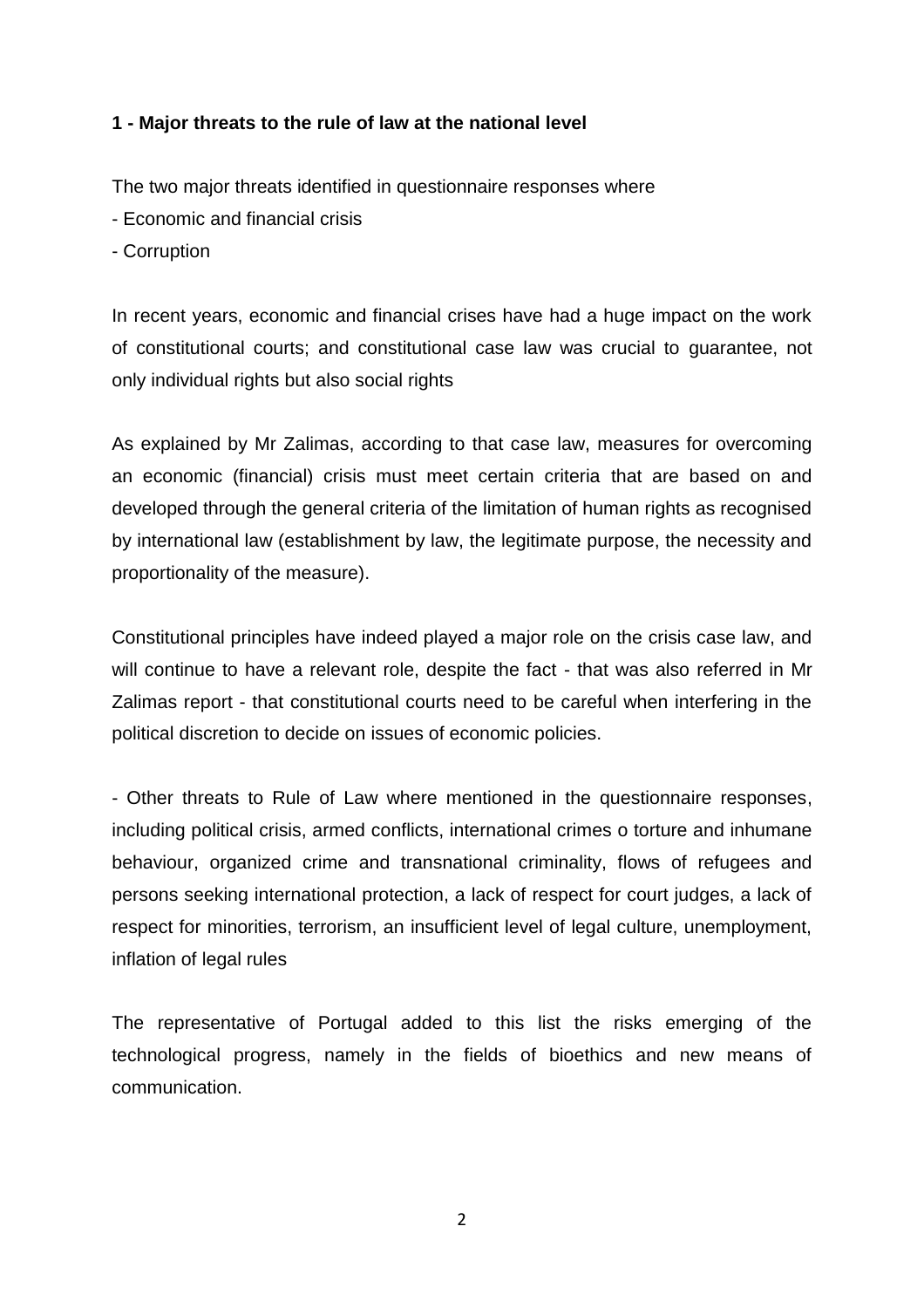## **2- Repercussions of international events and developments on the interpretation of the rule of law**

Again, two main events where identified in Mr Zalimas report, namely

- Migration and
- terrorism

As stated in the report, "The major challenge to the constitutional courts and equivalent bodies is to access the constitutionality of the migration control or counter terrorism measures that inevitably involve certain restrictions on the relevant human rights and freedoms"

Counter terrorism measures are challenging the Rule of Law Special in several countries that have approved laws to prevent threats to public order, like the examples given by the representative of Malaysia.

That requires "finding a proper and fair balance between the interest of public security and individual freedom"

In one hand, some participants referred the need to strength the State to allow him to fulfil his function of protecting citizen's individual rights. That was the case of the representative of Lebanon.

On the other hand, counter terrorism measures must be necessary, adequate and proportional.

Mr Vermeulen remembered participants that the main legal problem with counter terrorism measures is that they are by definition preventive measures that requires a risk assessment that cannot always be done under judicial supervision.

Notwithstanding, the representative of Portugal, which was followed by the representatives of Germany, stressed the need of establishing limits to restrictions on constitutional rights imposed by counter terrorism measures

3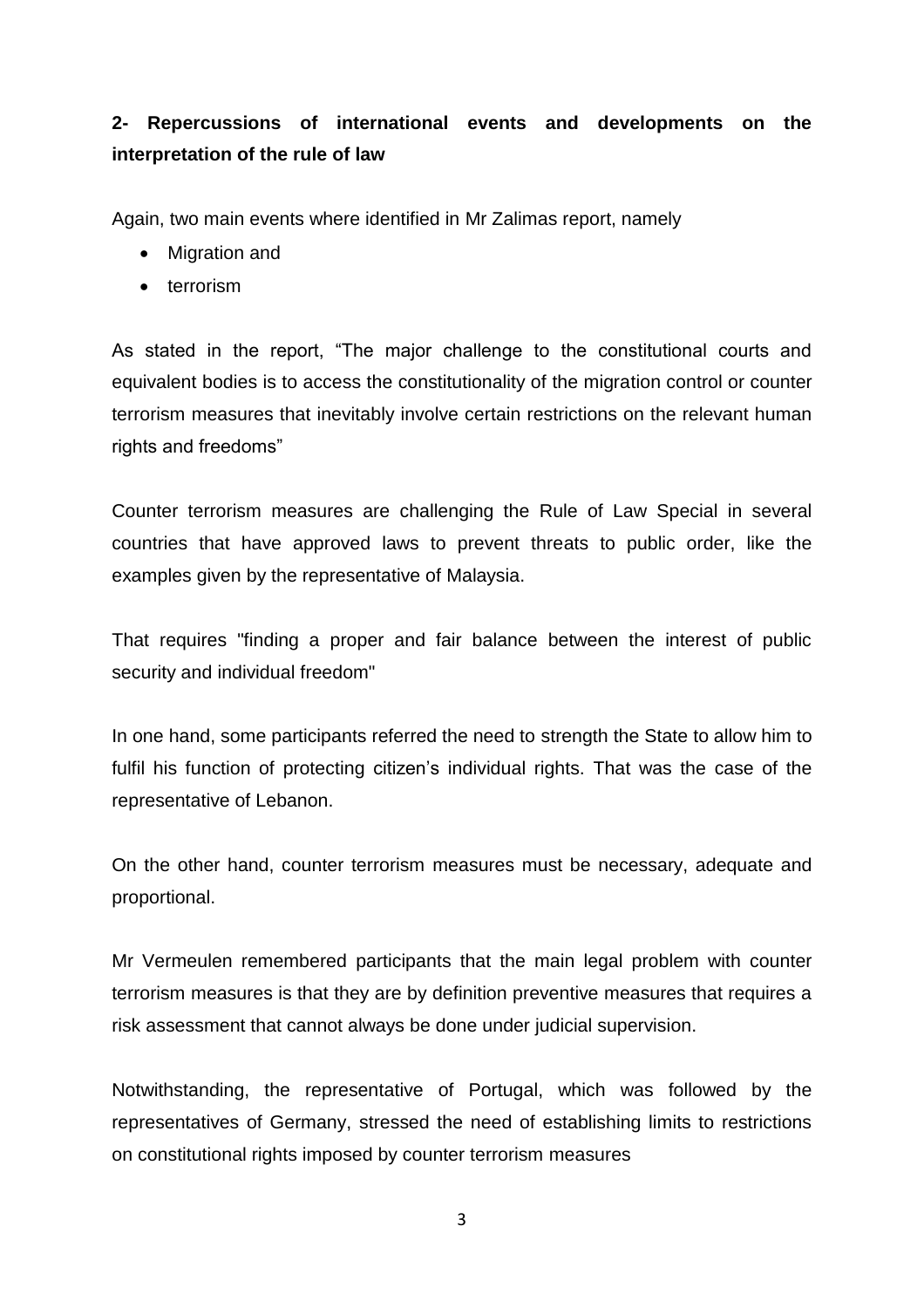The representative of Portugal also warned against the temptation to disseminate in our legal system exceptional laws and measures that can only be justified by the fight against terrorism – what we could refer as a risk of  $\overline{c}$ olonization of common criminal procedural law by counter terrorism legislation

## **3 - Collisions between national and international law and difficulties in the implementation of judgements of international courts**

"The compliance with international law and, in particular, with human rights law, including binding decisions of international courts is enlisted as one of the elements of the principle of legality forming the concept of the rule of law by the Venice Commission in the Rule of Law Checklist"

Measures available for the prevention and settlement of collisions between the national constitution and the norms of international law:

- Preliminary review of the constitutionality of international treaties
- Harmonising interpretation
- Reinterpretation of the Constitutional
- Constitutional amendment
- Prohibition to adopt constitutional amendments contrary to international obligations

Quoting Mr Zalimas: "it is the particular responsibility of the constitutional courts and equivalent bodies to ensure consistency between national and international law by maintaining both the supremacy of the constitution and the principle of *pacta sunt servanda*"

In that respect, the representatives of Senegal and Benim remarked that the answer has to be given on the basis of the specific framework of each jurisdiction, but nevertheless thy agreed that the universal principles of international law should prevail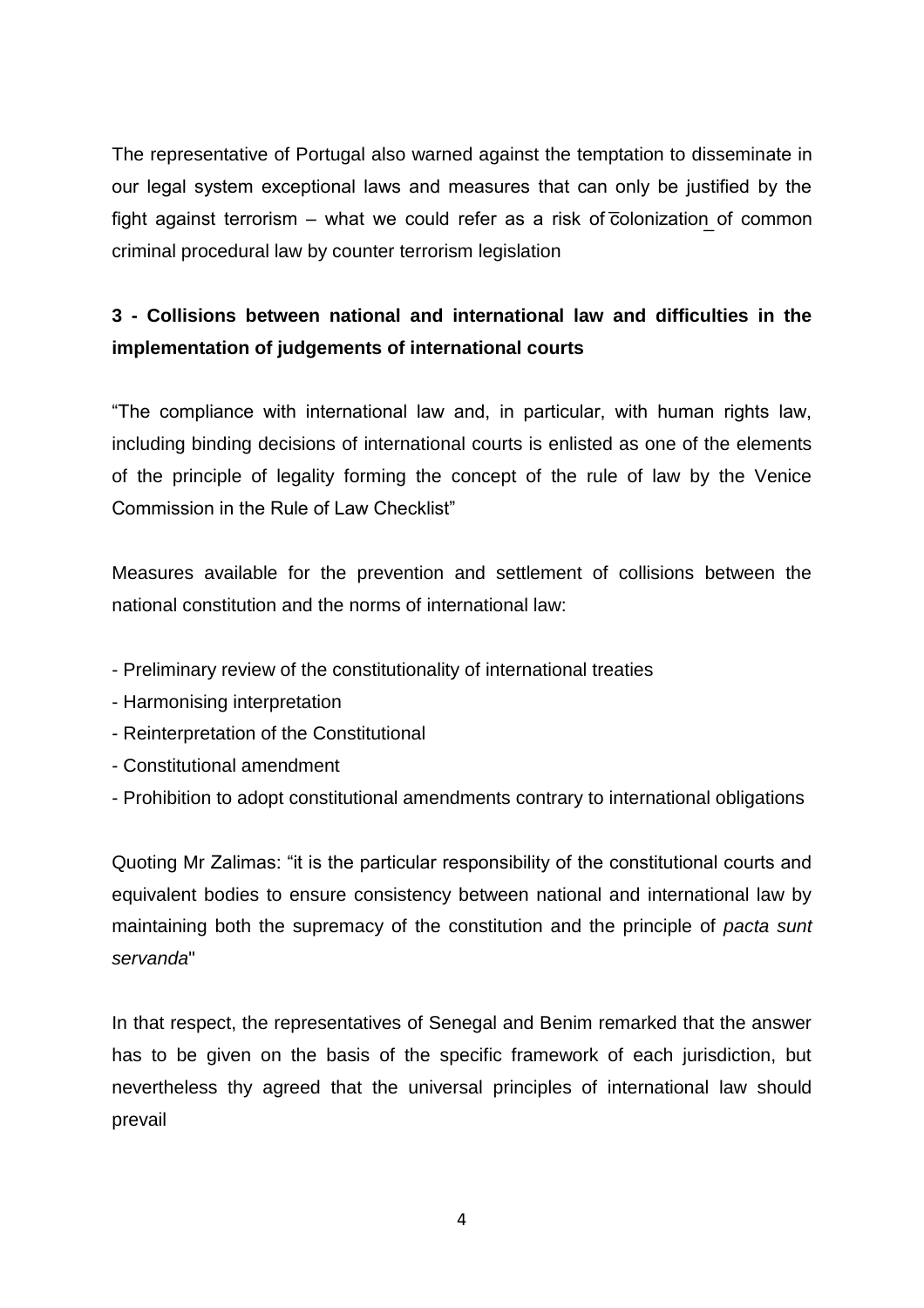The idea of a hierarchy between international and national order - at least from a material point of view - in terms of substantive values - was also emphasize both by Mr Zalimas and Mr Vermeulen

#### **The 2016 Rule of Law Checklist**

Mr Vermeulen gave a short presentation of the Commission's 2016 Rule of Law Checklist, and identified some recent rule of law challenges in the light of this checklist.

The Rule of Law Checklist includes at least five principles:

- Legality
- Legal certainty
- Prevention of abuse/misuse of powers
- Equality before the law and non-discrimination
- Access to justice.

Mr Vermeulen expressed three specific concerns

### **1 - the risk of formalistic conception of rule of law**

The rule of law requires "Material, substantive guarantees" and not only procedural rules

The need of a concept of Rule of Law based on substantial values was also referred by some of the courts representatives, namely the one from Senegal. The representative of Colombia went even a little bit further and reminded the Congress of the risk of having Constitutions without constitutionalism.

To strength the Rule of Law Mr Vermeulen suggested that the principle of Human dignity should be integrated in the checklist

#### **2 - the need of a closer relation between the Rule of law and human rights**